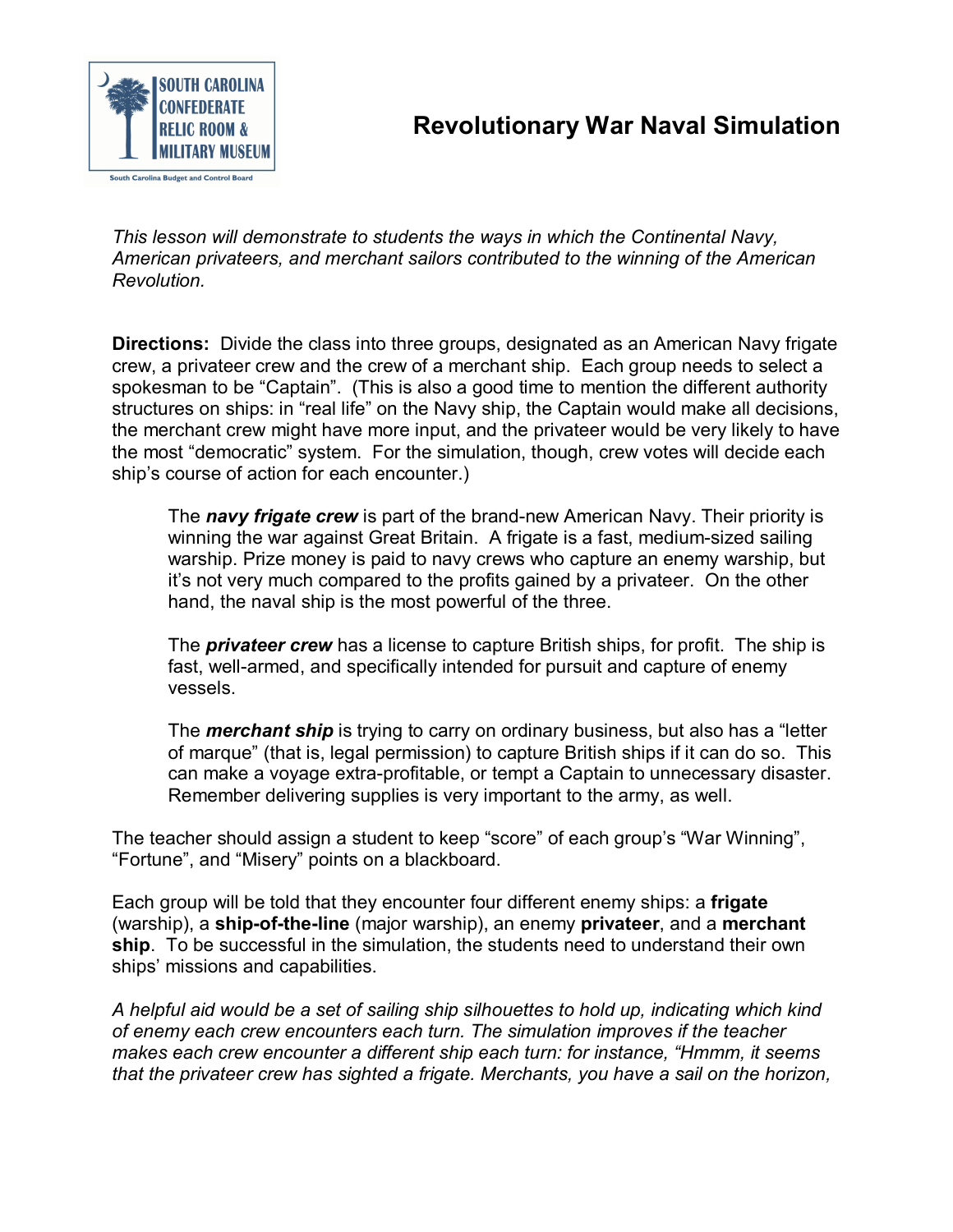*too; an English ship of the line. And our American navy frigate has sighted an enemy merchant ship. What do you each do?"*

*It will add even more, if instead of referring to "privateer, frigate, and merchant", each ship takes a name: for instance, "Liberty", "USS South Carolina", and "Poor Richard". However, if you do this, make sure you AND your students are well aware which ship is which. Remember only the Navy ship should have "USS" in front of its name.*

For each encounter, get the "crew" to tell you what they've decided to do: Fight, or Evade (run away). Read them the proper results from the table below.

### First Encounter: **English Frigate**

*Navy*: *Fight*: you have a ferocious battle; both ships are practically destroyed. An American naval legend is born when you limp back into port towing the ruined hulk of an English frigate. Each surviving crew member receives a small amount of prize money and stories they can tell their grandchildren. More importantly, the new Continental Navy gets more respect both from the enemy and from neutral countries.

### War winning:  $+3$  Fortune:  $+1$

*Evade*: The Royal Navy sailors tell jokes up and down the coast about the so called Continental Navy which turns tail at the smell of gunpowder. Congress reprimands the Captain, who takes it out on the crew.

## Misery: +2

*Privateer*: *Fight*: The English Captain shakes his head in wonder at your unmitigated gall. You are massively outgunned, and it is only through clever seamanship and good fortune that you escape in your badly-damaged ship. Your investors are angry about the costs of repair although the newspapers write glowing accounts of your heroism. Crew members brag about your fighting qualities but secretly consider shipping out on a less reckless ship.

### War winning: +1 Fortune: -1 Misery: +1

*Evade*: You easily outsail the larger ship and go on your way. The frigate sighted you, and a whole English squadron is diverted to look for privateers in this area, so even though you are long gone you kept the British navy very busy and frustrated.

### War winning: +2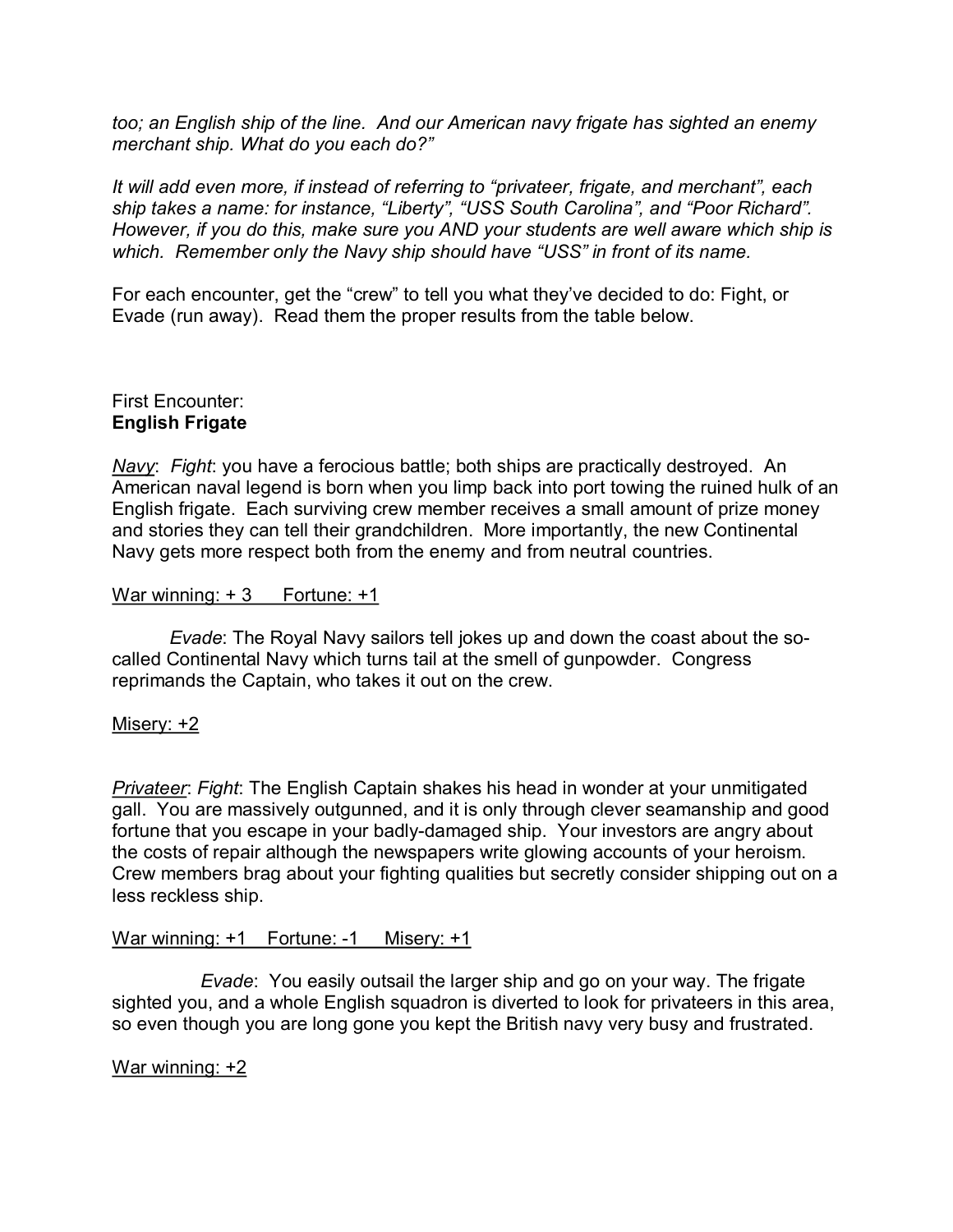*Smuggler: Fight*: No, no, you were supposed to GET prize money, not provide prize money to the English. You are captured but miraculously escape to get a new ship and start over.

*Evade*: You get to the West Indies and pick up a crucial load of supplies. Looks like a fine voyage to come.

*Fortune: +2*

## **English Ship-of-the-Line:**

*ANY*: *Fight*: this hopeless battle quickly lands your ship in Prize Court and your crew in a prison hulk in Boston harbor. Start over with a new ship and crew. *Evade*.

## **English Privateer:**

*Navy: Fight*: although she's a capable craft against merchantmen, this ship is an easy prize for you. You are commended for the capture and receive prize money, too. Her cannons are delivered to the Colonial army and assist General Washington in his next battle.

## *War: +2 Fortune: + 1*

*Evade:* Alright, now, running from a mere privateer is NOT what they commissioned you to do. Seeing his chance, an ambitious junior officer gets you court martialed so HE can take over the ship.

*Privateer*: *Fight*: an even match, but with superior Colonial cunning you take this English prize. You add her cannons to your own and sell everything aboard her, reaping a fine profit.

## *Fortune: +4*

*Smuggler*: *Fight:* She's much better outfitted for fighting than you, but you successfully capture the English privateer. Unfortunately your ship and cargo are so damaged in the process that you are barely able to cover the costs of repair and replacement with your prize money.

*Evade:* You deliver a load of badly-needed military supplies, reaping an extravagant profit.

*War +3, Fortune +2*

# **English supply ship:**

(Before the Navy decides what to do, inform them that the Captain's orders are to remain on post, and that if you pursue this ship you will almost certainly wind up violating these orders. Ships can "fight" or "ignore", rather than "evade", this time.)

*Navy*: *Fight*: you really shouldn't have left your post, but the prize was too juicy to turn down. An easy capture grants you and your crew reward money, but you are